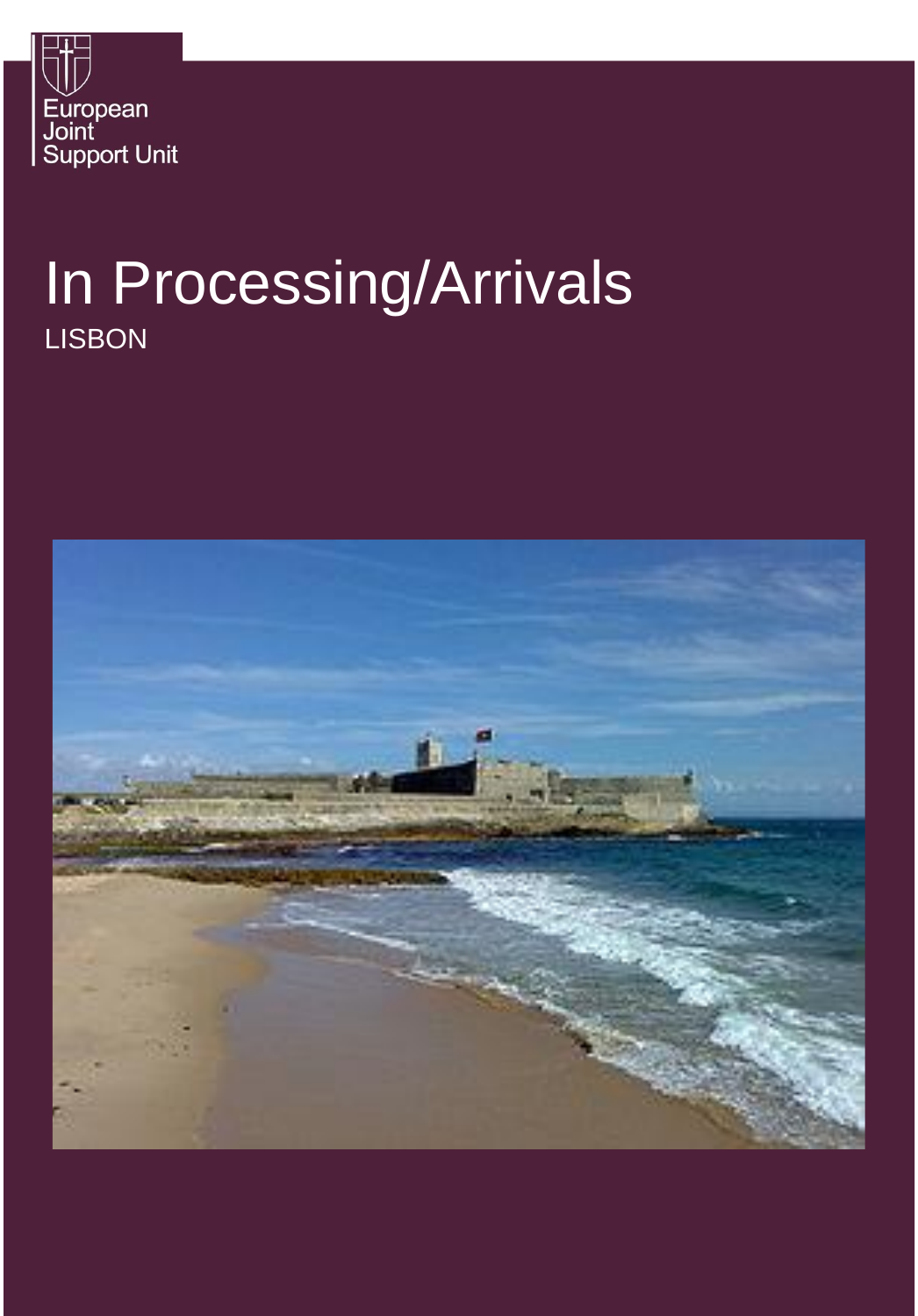

# **In Processing/Arrivals**

# **IN PROCESSING**

You will require an appointment with the NSE for initial in-processing. At this appointment you will be given a brief by each member of the NSE, provided with forms to be completed and documents, letters and certificates. Your sponsor will accompany you to the Base Security Office to apply for your, your family's and car Base Security Passes.

# **REQUIREMENTS**

|                        | <b>NATIONAL</b>                  |             | <b>LISBON</b>                                        |
|------------------------|----------------------------------|-------------|------------------------------------------------------|
| <b>STATUS</b>          | <b>DOCUMENTS</b>                 |             | <b>DOCUMENTS</b>                                     |
| Military               | Assignment Order and<br>Passport |             | <b>NATO Security</b><br><b>Clearance Certificate</b> |
|                        |                                  |             |                                                      |
|                        | National ID Card or              |             |                                                      |
| Dependants<br>Passport |                                  |             |                                                      |
| <b>OPENING HOURS</b>   |                                  |             |                                                      |
| Mon - Thu              |                                  |             | 0800 - 1200 1300 - 1600                              |
| Fri                    |                                  | 0800 - 1200 |                                                      |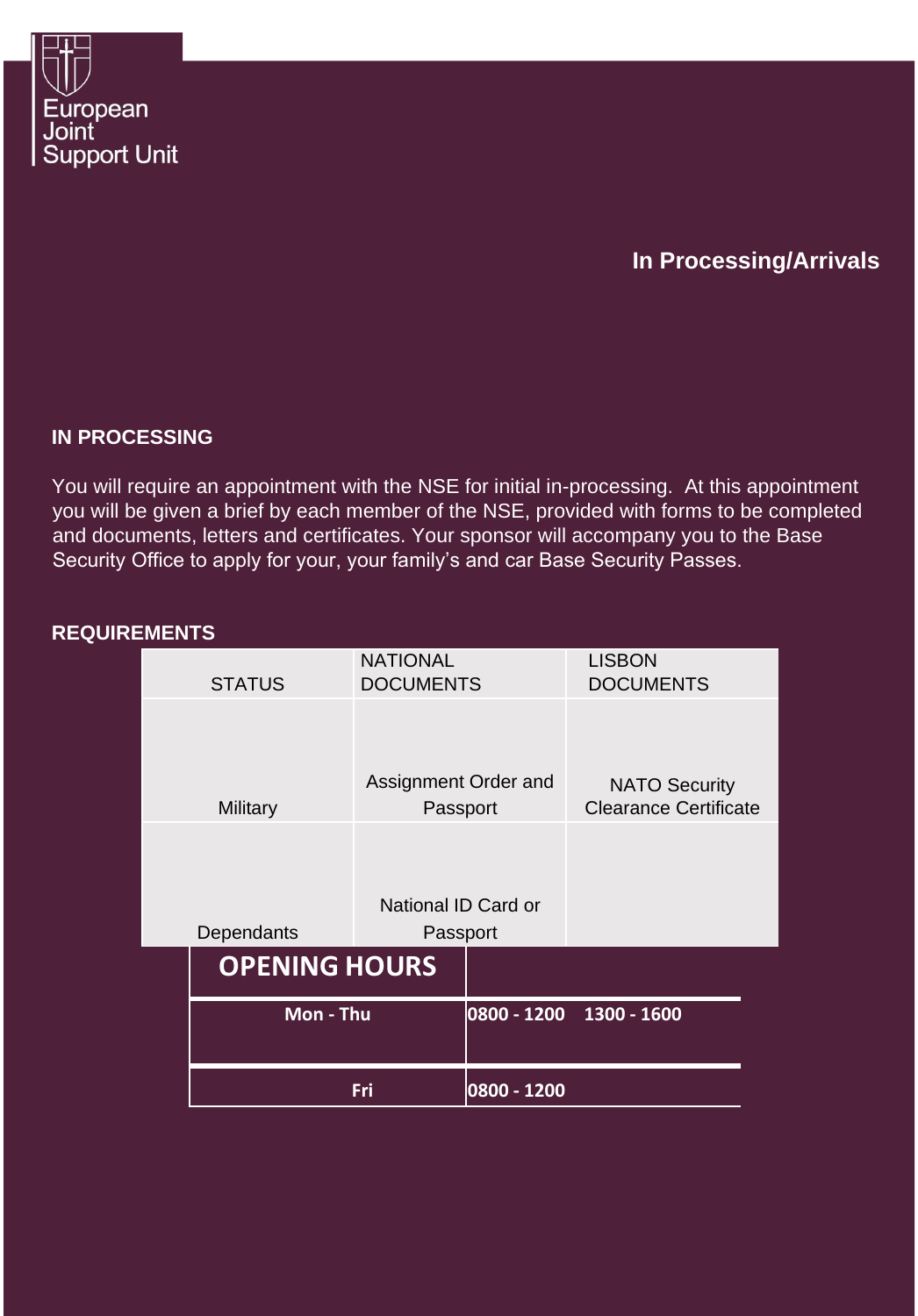

# **RELOCATION**

# **Arrivals Information**

The Host Nation Liaison Officer (HNLO) has everything you need to know when arriving in Lisbon.

The HNLO is available to all members of the British community. She is here to provide information and answer questions you may have upon arrival or during your stay.

Please call into the NSE to speak to the HNLO on arrival as she will brief you on Medical and Dental, start the process to import your vehicle(s), advise you on Tax privileges/entitlements and how to claim VAT. She will also provide you with a NIF (Fiscal Identification Number) which you will need to open a bank account, contract internet for your new house and claim VAT. She will inform you how to apply for a SOFA card and provide you with a SOFA Certificate and a proof of address letter, which you will need for the bank. The HNLO will also provide you with a Duty Free Fuel (DFF) Card for your vehicle(s) and inform you on you DFF entitlement. She can also advise you on School Transport for your children. The HNLO works out of the UK NSE.

Email on [Gisela.Casano@rgf.nato.into](mailto:Gisela.Casano@rgf.nato.int)r [Gisella.Casano100@mod.gov.uk](mailto:Gisella.Casano100@mod.gov.uk)

Phone:  $+351$  214 404 393

It is also a good idea to contact the Community Liaison Officer (CLO) who will have useful information via email about Lisbon. You can contact her at: EJSU-Lisbon-CLO@mod.gov.ul

The team looks forward to meeting you.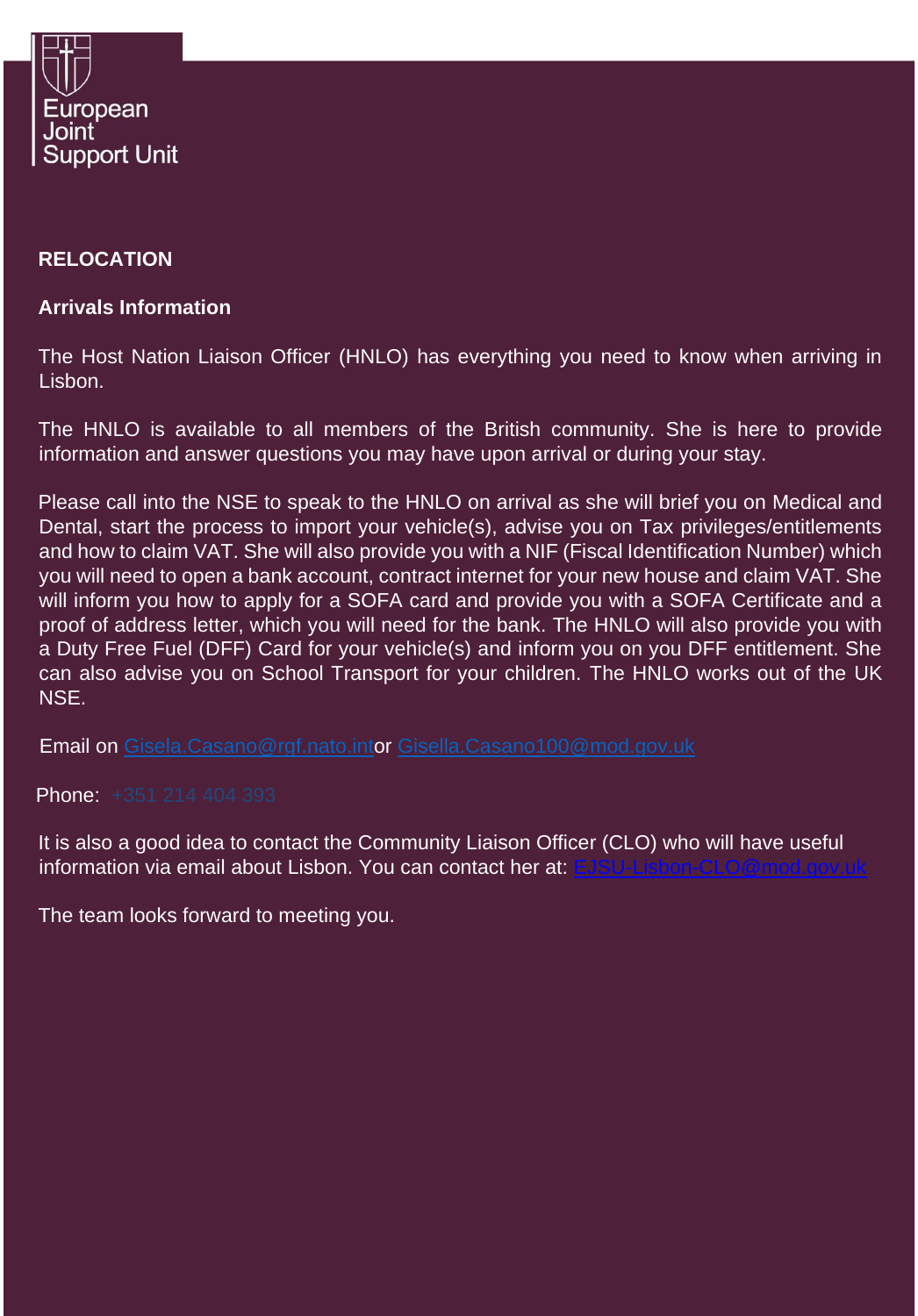

|              | <b>Timeframe</b> | <b>Action/Task</b>                                                                                                                                                                                                                                                                                                    | <b>Comments</b>                                                                                                                                                                                                                                                                                                                                                                                                                                                                                                                                                                                                                                                                                                                                                                                                                                                             | <b>Action for</b><br>SP or<br><b>Spouse</b> | <b>Check</b> |
|--------------|------------------|-----------------------------------------------------------------------------------------------------------------------------------------------------------------------------------------------------------------------------------------------------------------------------------------------------------------------|-----------------------------------------------------------------------------------------------------------------------------------------------------------------------------------------------------------------------------------------------------------------------------------------------------------------------------------------------------------------------------------------------------------------------------------------------------------------------------------------------------------------------------------------------------------------------------------------------------------------------------------------------------------------------------------------------------------------------------------------------------------------------------------------------------------------------------------------------------------------------------|---------------------------------------------|--------------|
| $\mathbf{1}$ | Immediately      | Lisbon NSE Arrival Interview<br>(pre-booked before arrival):<br><b>Update/Check Personal</b><br>Administration:<br>Update RWA / EC /<br>NOK on JPA<br>Complete arrival<br>paperwork<br>Family members will be<br>directed to the Community<br>Liaison Officer whilst the SP is<br>completing arrival<br>documentation | Please adhere to your NSE appointment as delays may affect your<br>security office appointment. You need to ensure you have with you the<br>following documentation:<br>Passport(s)<br>MODF90<br>Marriage Certificate<br>Child(ren)'s birth certificate<br>You will receive:<br>All relevant documentation for your In-Processing.<br>Proof of Address - for the bank/local businesses<br>Information relating to allowances during your assignment<br><b>SOFA Certificate</b><br>NIF Document (Fiscal Identification Number)<br>Once you are in receipt of your Base Pass it will give you:<br>Access to the base for you and your vehicles<br>The relevant areas on camp that you require (based on your job role)<br>You must apply for the following with the JALLC detachment:<br>Diplomatic Card for yourself and your dependants<br>Duty Free Privilege Rations Card | SP&<br>Spouse                               |              |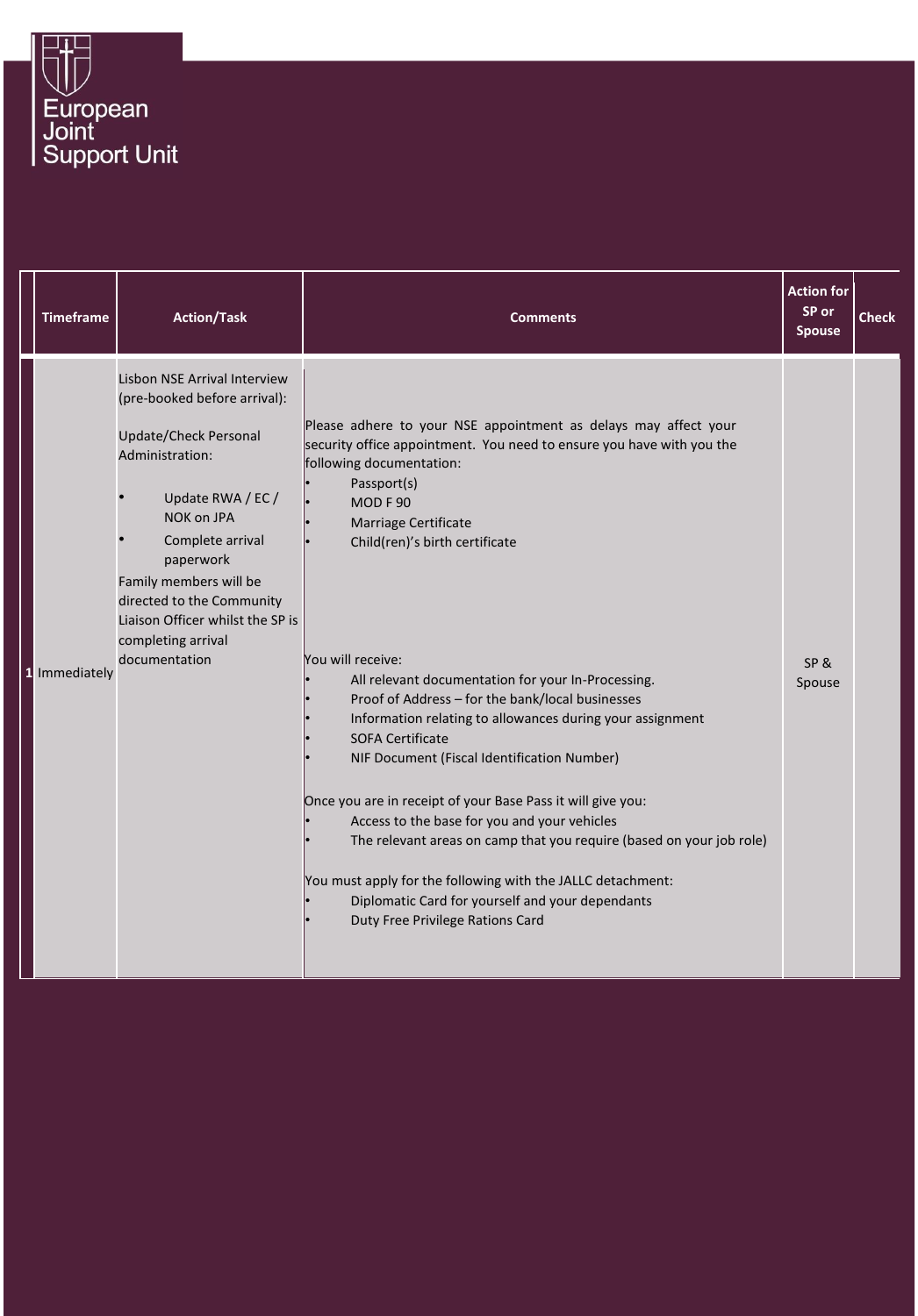

|  | No later<br>than 20 days | Register your vehicle(s) and<br>trailers (caravans) with | You are mandated to register all your vehicles and any caravan/trailers with<br>the Portuguese authorities. Failure to do may result in a fine and/or<br>disciplinary action. You require the following for registration:<br>A pass certificate for the CT Inspection (vehicles over 4 years old or any<br>vehicle (regardless of age) that has a towing capability.<br>V5, BFPO Form 73 or equivalent vehicle registration documentation.<br>A Green Card proving valid insurance for Portugal.<br>Failure to provide any of these documents will result in the registration<br>process failing. |  |  |
|--|--------------------------|----------------------------------------------------------|---------------------------------------------------------------------------------------------------------------------------------------------------------------------------------------------------------------------------------------------------------------------------------------------------------------------------------------------------------------------------------------------------------------------------------------------------------------------------------------------------------------------------------------------------------------------------------------------------|--|--|
|--|--------------------------|----------------------------------------------------------|---------------------------------------------------------------------------------------------------------------------------------------------------------------------------------------------------------------------------------------------------------------------------------------------------------------------------------------------------------------------------------------------------------------------------------------------------------------------------------------------------------------------------------------------------------------------------------------------------|--|--|

| $\overline{\mathbf{3}}$ | As soon as<br>required                                                                | <b>Arrange to collect BFBS Box and</b><br>card (if required).                                                                                                                                       | The Head of Location can advise you about a BFBS Box and card. In<br>addition, BFBS TV and Radio can be accessed through the Defence<br>Gateway on any computer and laptop, the BFBS TV and/or<br>Radio Apps can be downloaded onto smart phones and tablets.                                                                                                                                                                                       | SP or<br><b>Spouse</b> |  |
|-------------------------|---------------------------------------------------------------------------------------|-----------------------------------------------------------------------------------------------------------------------------------------------------------------------------------------------------|-----------------------------------------------------------------------------------------------------------------------------------------------------------------------------------------------------------------------------------------------------------------------------------------------------------------------------------------------------------------------------------------------------------------------------------------------------|------------------------|--|
|                         | As soon as<br>required                                                                | Contact local telephone/internet<br>providers for TV/internet/mobile<br>phones as necessary.                                                                                                        | There are many providers in Portugal. They have good English-speaking<br>support staff and each have their own strengths and weaknesses. You<br>can apply for their services with the help of your sponsor.                                                                                                                                                                                                                                         | SP or<br>Spouse        |  |
|                         | As soon as<br>required                                                                | Consider opening a local bank<br>account.                                                                                                                                                           | There are various choices for local banking, do your research and select<br>the one that fits best for your needs. Most do have English-speaking<br>support staff. Once you have opened a Bank Account you must bring<br>the bank details to the NSE Admin office who will then set up your JPA<br>Banking information in accordance with your needs.<br>General Accounting Rate (GAR) of the day changes on the 1 <sup>st</sup> of every<br>month. | <b>SP</b>              |  |
|                         | Within first 14<br>days of moving<br>into Service<br>Family<br>Accommodation<br>(SFA) | "Licence to occupy" to be signed<br>and returned to DIO if the SFA<br>was taken over by proxy.<br>Return "14 Day Initial Defects<br>Form" to DIO, listing any faults or<br>defects to the property. | DIO rep is located in the LISBON NSE admin office                                                                                                                                                                                                                                                                                                                                                                                                   | <b>SP</b>              |  |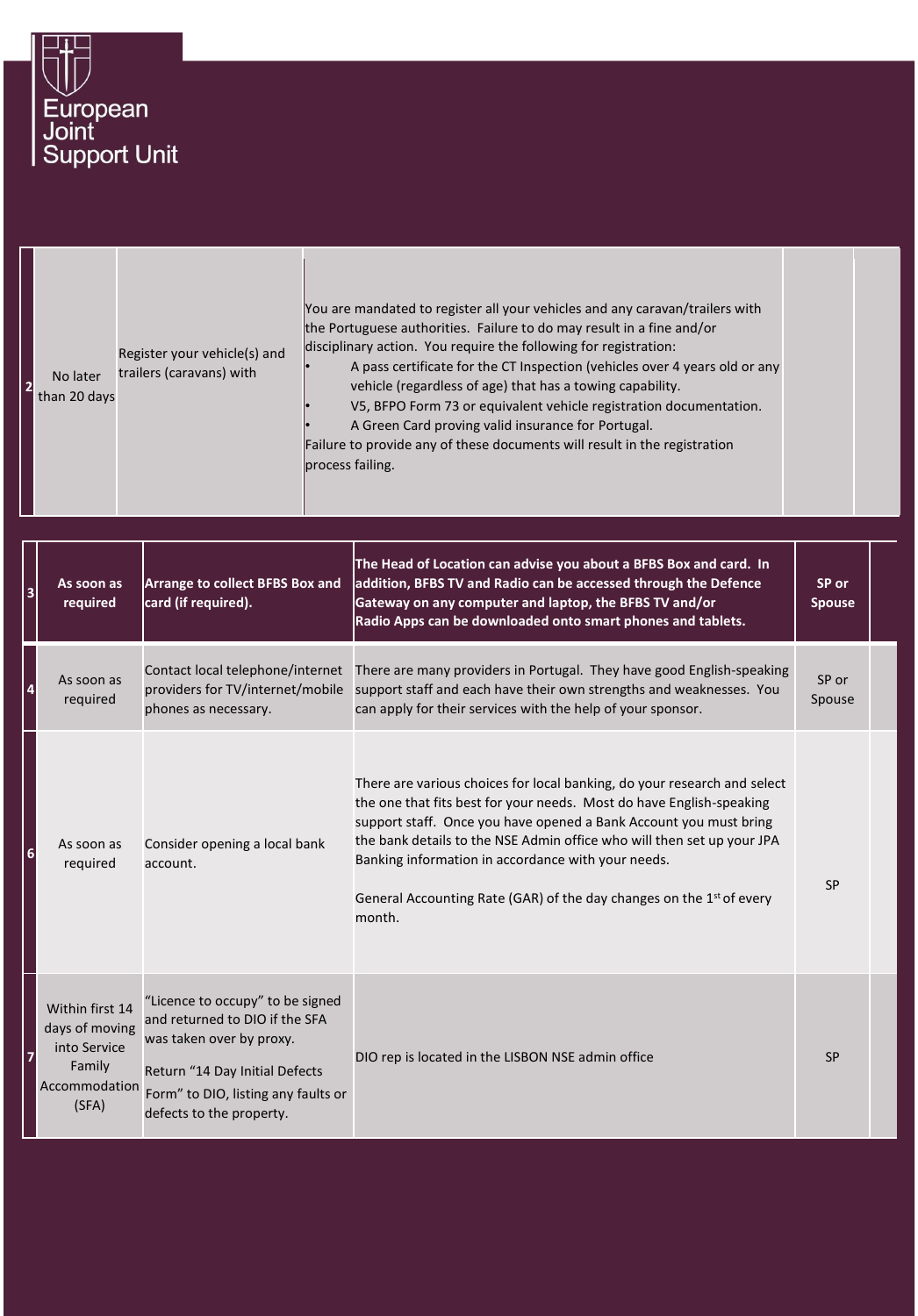

| 8              | Dependant on .<br>Forecast of<br>Events (FOE) | Attend:<br><b>Town Hall</b><br><b>Families Forum</b><br>Meet & Greet/Hails &<br>Farewells (Single Service<br>specific)                                                                                                                                         |                                                           | SP and<br>Spouse/<br>Family |
|----------------|-----------------------------------------------|----------------------------------------------------------------------------------------------------------------------------------------------------------------------------------------------------------------------------------------------------------------|-----------------------------------------------------------|-----------------------------|
| $\overline{9}$ | Within first 6<br>weeks of arrival            | <b>Personal Administration</b><br><b>Check Statement of</b><br>Earnings<br>Are you on the correct<br><b>LOA Rates?</b><br>Has your 1 x Respite<br>Provision allowance been<br>entered on JPA<br>Has your $1 \times GYH(O)$<br>allowance been entered<br>on JPA | Report any issues to LISBON NSE admin office immediately. | <b>SP</b>                   |

# **NSE USEFUL INFORMATION**

**Finance**

#### **Split Pay:**

You have the option to split your pay into your UK and a Portugal account, the percentage of the split is an individual choice and this can be actioned in the NSE office. Report to the NSE once your Portuguese bank account is opened and complete a JPA Form E016b. You will also need to confirm which bank you want any expense claims to be paid into: UK in £ or Portugal in  $\epsilon$ , this can be alternated during your tour but only through the NSE.

#### **Local Overseas Allowance:**

You receive LOA for the length of your posting to LISBON. The amount you are paid varies depending on rank and number of dependants; up to date rates can be found on the JPA portal and on the notice boards in the NSE office.

#### **JPA access:**

There is a WIN10 laptop for MODNET/JPA access in the NSE office, which is available during NSE opening hours.

#### **Passports:**

Ensure your passport has at least six months validity prior to any travel through Europe or UK/overseas. It is an individual's responsibility to apply for passport renewals. During your posting to Lisbon, passports can be sent through the BFPO in the NSE office. JPA Expense claims for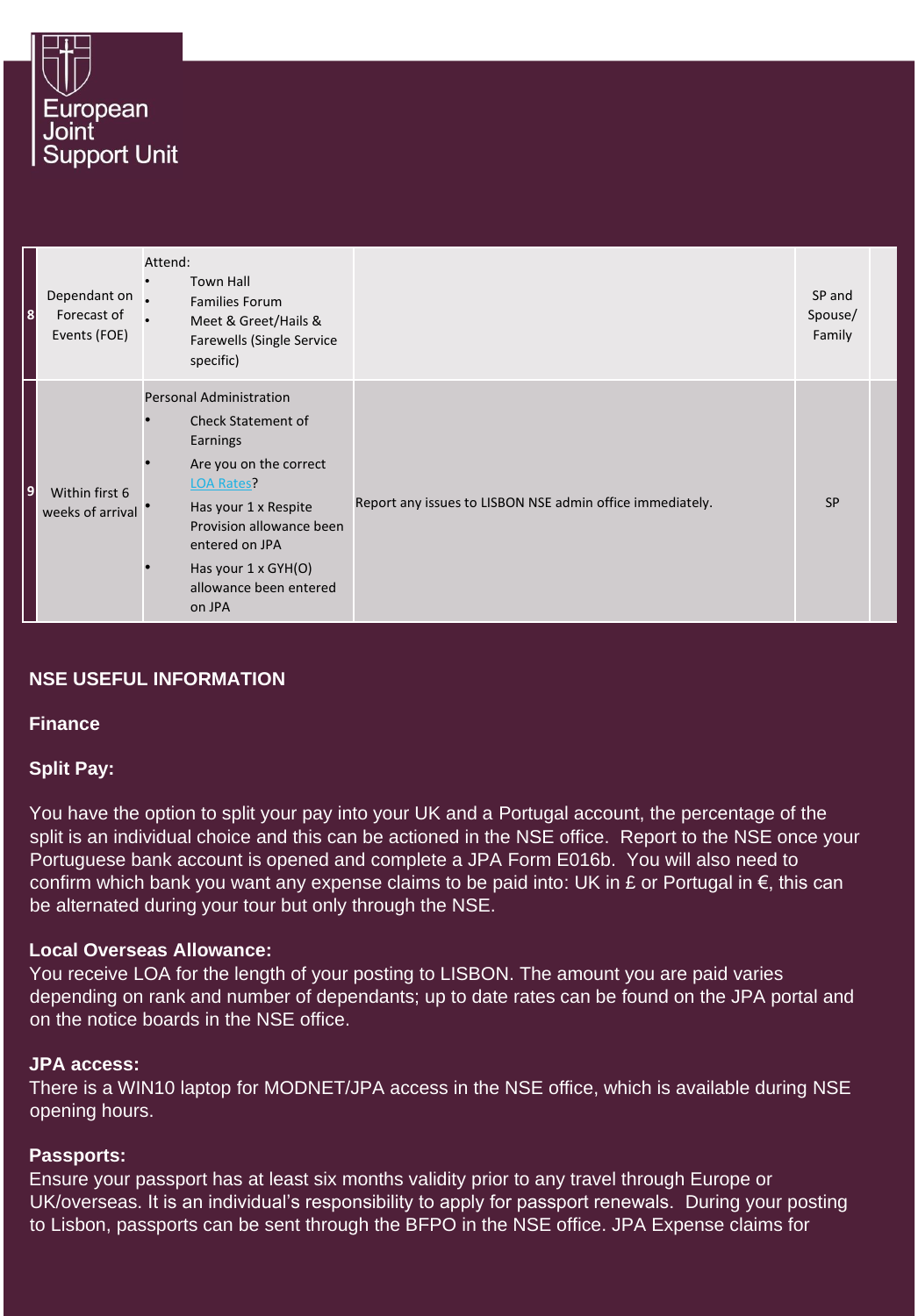

passports are acceptable however; claims for passports through JPA are only to be completed with the advance approval of the Head of Location.

#### **Driving Licence:**

Portuguese authorities accept your UK drivers licence, as long as you carry your Diplomatic Card. You will not need an IDP during your tour in Portugal.

#### **Get You Home Entitlements:**

For those eligible personnel on a 12 month or longer assignment there is an entitlement for Get You Home Overseas Warrants, which helps towards the cost of returning home to see family and friends. The entitlement is for 3 warrants per 12-month period and will be renewed on the anniversary of the arrival date on assignment. Journey applications and GYH(O) claims are all made on JPA, further advice and guidance should be sought from the NSE Admin Office.

#### **Temp Duty Travel and Claims:**

Whilst you are assigned to LISBON there may be a requirement for you to travel to other locations on duty. There are 3 types of travel:

- NATO
- HOCS
- National (UIN N5413A)

The action you need to take prior to booking any duty travel is dependent on what type of travel you are undertaking. You must take advice and guidance from the SFN admin and/or LISBON NSE Admin team prior to undertaking the journey. Failure to complete the correct travel booking process will result in any subsequent JPA Expense claim being rejected.

#### **Amazon Tax Free:**

You are able to claim your tax back from purchases delivered to a BFPO address. Amazon being the most common must be completed within three months of the purchase. The form can be obtained from the HNLO at the NSE admin office and all Amazon receipts. This is then completed with the order numbers and returned by email to vat-refund-requests@amazon.co.uk This form is used for any of the purchases you wish to claim VAT back on.

#### **Local Tax Free:**

To claim tax back from local shops, you must spend over €270. HNLO will explain in more detail during the arrivals process at the NSE admin office.